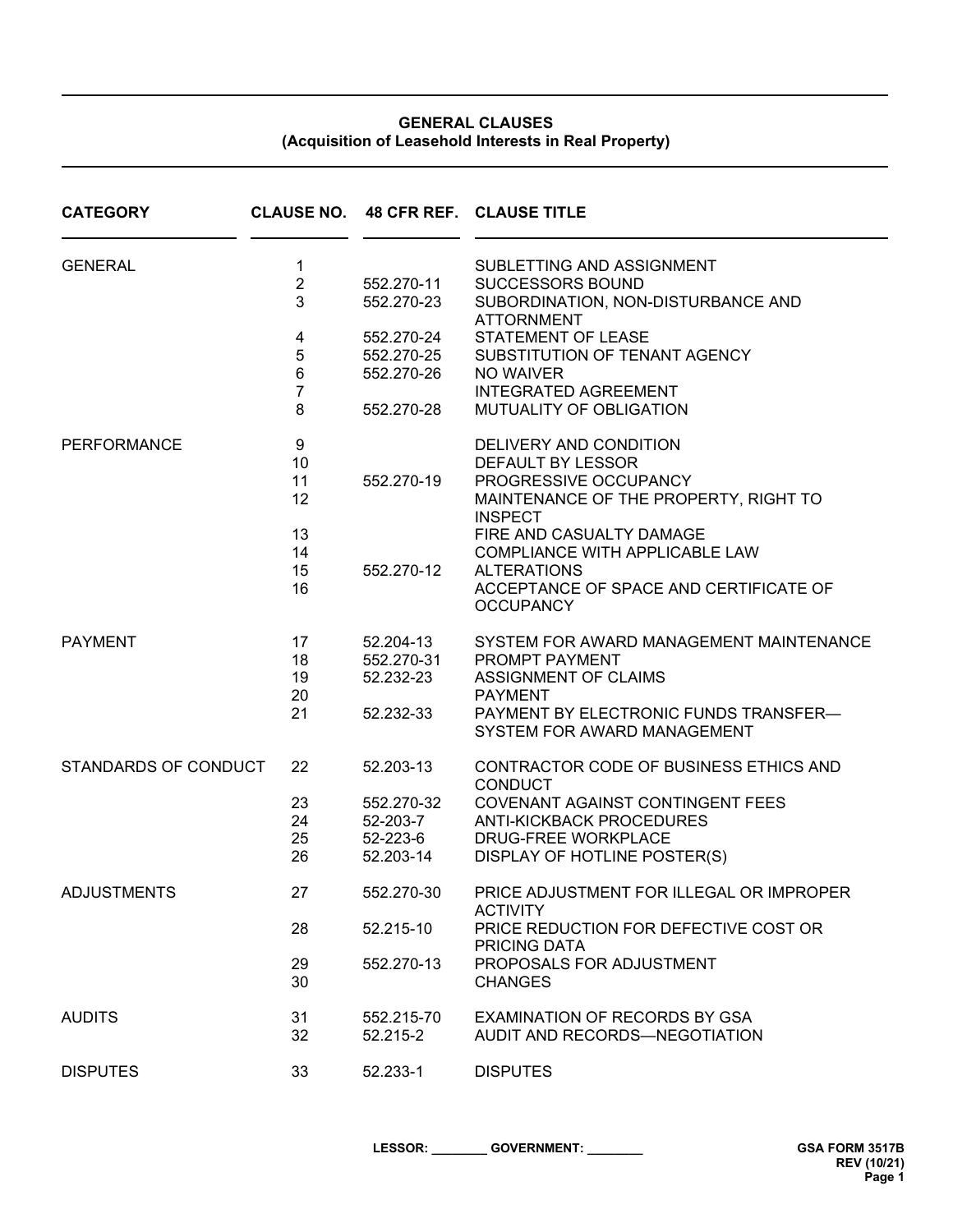| <b>LABOR STANDARDS</b> | 34<br>35 | 52.222-26<br>52.222-21 | EQUAL OPPORTUNITY<br>PROHIBITION OF SEGREGATED FACILITIES                                                                      |
|------------------------|----------|------------------------|--------------------------------------------------------------------------------------------------------------------------------|
|                        | 36       | 52.219-28              | POST-AWARD SMALL BUSINESS PROGRAM<br><b>REREPRESENTATION</b>                                                                   |
|                        | 37       | 52.222-35              | EQUAL OPPORTUNITY FOR VETERANS                                                                                                 |
|                        | 38       | 52.222-36              | EQUAL OPPORTUNITY FOR WORKERS WITH<br><b>DISABILITIES</b>                                                                      |
|                        | 39       | 52.222-37              | <b>EMPLOYMENT REPORTS ON VETERANS</b>                                                                                          |
| <b>SUBCONTRACTING</b>  | 40       | $52.209 - 6$           | PROTECTING THE GOVERNMENT'S INTEREST WHEN<br>SUBCONTRACTING WITH CONTRACTORS DEBARRED,<br>SUSPENDED, OR PROPOSED FOR DEBARMENT |
|                        | 41       | 52.215-12              | SUBCONTRACTOR CERTIFIED COST OR PRICING<br><b>DATA</b>                                                                         |
|                        | 42       | 52.219-8               | UTILIZATION OF SMALL BUSINESS CONCERNS                                                                                         |
|                        | 43       | 52.219-9               | SMALL BUSINESS SUBCONTRACTING PLAN                                                                                             |
|                        | 44       | 52.219-16              | LIQUIDATED DAMAGES—SUBCONTRACTING PLAN                                                                                         |
|                        | 45       | 52.204-10              | REPORTING EXECUTIVE COMPENSATION AND FIRST-<br>TIER SUBCONTRACT AWARDS                                                         |
|                        | 46       | 52.204-25              | PROHIBITION ON CONTRACTING FOR CERTAIN                                                                                         |
| <b>OTHER</b>           |          |                        | TELECOMMUNICATIONS AND VIDEO SURVEILLANCE<br><b>SERVICES OR EQUIPMENT</b>                                                      |
|                        | 47       | 52.223-99              | <b>ENSURING ADEQUATE COVID-19 SAFETY PROTOCOLS</b><br>FOR FEDERAL CONTRACTORS                                                  |
|                        | 48       | 52.204-19              | <b>INCORPORATION BY REFERENCE OF</b><br>REPRESENTATIONS AND CERTIFICATIONS                                                     |

The information collection requirements contained in this solicitation/contract that are not required by regulation have been approved by the Office of Management and Budget (OMB) pursuant to the Paperwork Reduction Act and assigned the OMB Control No. 3090-0163.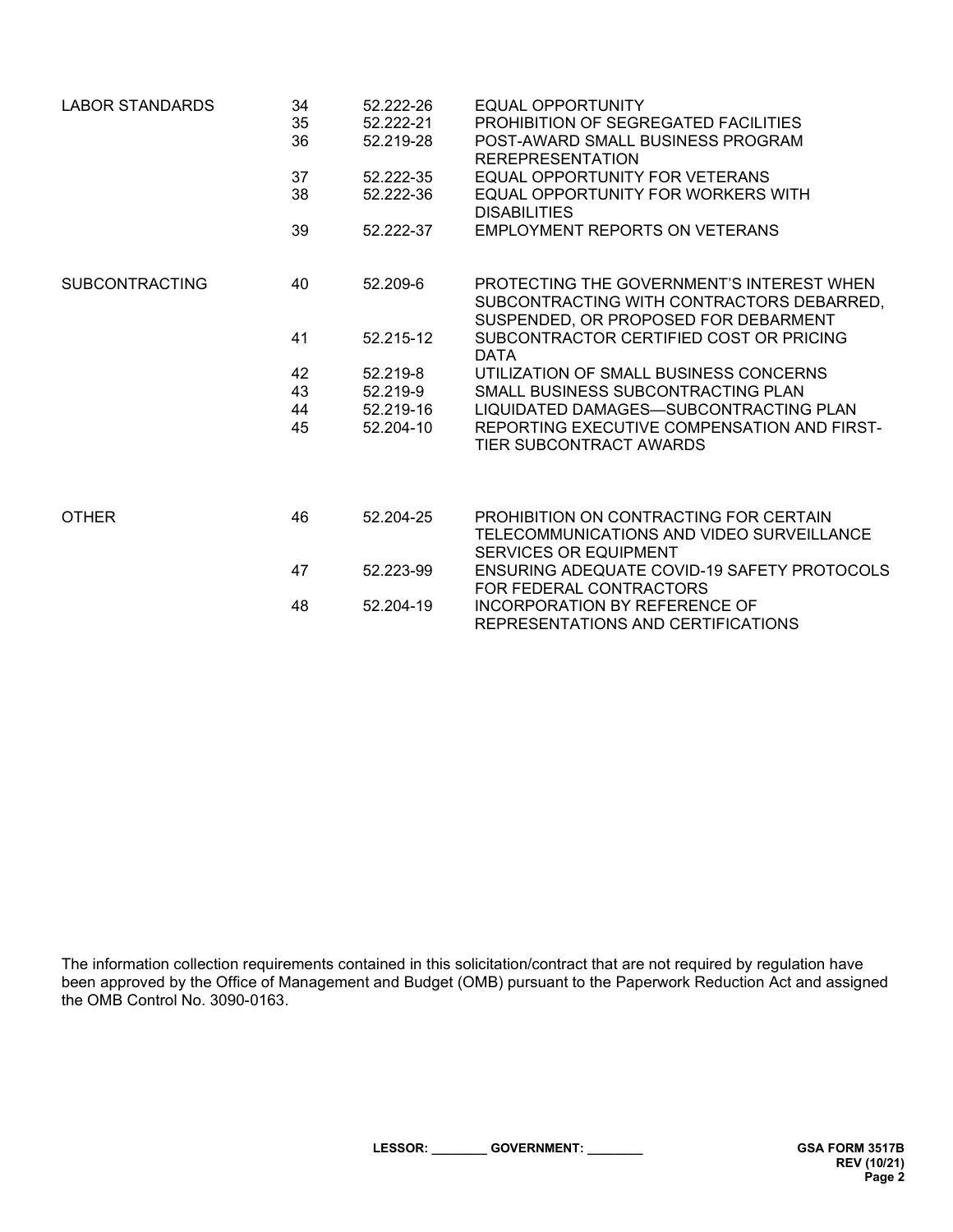### GENERAL CLAUSES (Acquisition of Leasehold Interests in Real Property)

# **1. SUBLETTING AND ASSIGNMENT (JAN 2011)**

The Government may sublet any part of the premises but shall not be relieved from any obligations under this lease by reason of any such subletting. The Government may at any time assign this lease, and be relieved from all obligations to Lessor under this lease excepting only unpaid rent and other liabilities, if any, that have accrued to the date of said assignment. Any subletting or assignment shall be subject to prior written consent of Lessor, which shall not be unreasonably withheld.

### **2. 552.270-11 SUCCESSORS BOUND (SEP 1999)**

This lease shall bind, and inure to the benefit of, the parties and their respective heirs, executors, administrators, successors, and assigns.

### **3. 552.270-23 SUBORDINATION, NON-DISTURBANCE AND ATTORNMENT (SEP 1999)**

(a) Lessor warrants that it holds such title to or other interest in the premises and other property as is necessary to the Government's access to the premises and full use and enjoyment thereof in accordance with the provisions of this lease. Government agrees, in consideration of the warranties and conditions set forth in this clause, that this lease is subject and subordinate to any and all recorded mortgages, deeds of trust and other liens now or hereafter existing or imposed upon the premises, and to any renewal, modification or extension thereof. It is the intention of the parties that this provision shall be self-operative and that no further instrument shall be required to effect the present or subsequent subordination of this lease. Government agrees, however, within twenty (20) business days next following the Contracting Officer's receipt of a written demand, to execute such instruments as Lessor may reasonably request to evidence further the subordination of this lease to any existing or future mortgage, deed of trust or other security interest pertaining to the premises, and to any water, sewer or access easement necessary or desirable to serve the premises or adjoining property owned in whole or in part by Lessor if such easement does not interfere with the full enjoyment of any right granted the Government under this lease.

(b) No such subordination, to either existing or future mortgages, deeds of trust or other lien or security instrument shall operate to affect adversely any right of the Government under this lease so long as the Government is not in default under this lease. Lessor will include in any future mortgage, deed of trust or other security instrument to which this lease becomes subordinate, or in a separate non-disturbance agreement, a provision to the foregoing effect. Lessor warrants that the holders of all notes or other obligations secured by existing mortgages, deeds of trust or other security instruments have consented to the provisions of this clause, and agrees to provide true copies of all such consents to the Contracting Officer promptly upon demand.

(c) In the event of any sale of the premises or any portion thereof by foreclosure of the lien of any such mortgage, deed of trust or other security instrument, or the giving of a deed in lieu of foreclosure, the Government will be deemed to have attorned to any purchaser, purchasers, transferee or transferees of the premises or any portion thereof and its or their successors and assigns, and any such purchasers and transferees will be deemed to have assumed all obligations of the Lessor under this lease, so as to establish direct privity of estate and contract between Government and such purchasers or transferees, with the same force, effect and relative priority in time and right as if the lease had initially been entered into between such purchasers or transferees and the Government; provided, further, that the Contracting Officer and such purchasers or transferees shall, with reasonable promptness following any such sale or deed delivery in lieu of foreclosure, execute all such revisions to this lease, or other writings, as shall be necessary to document the foregoing relationship.

(d) None of the foregoing provisions may be deemed or construed to imply a waiver of the Government's rights as a sovereign.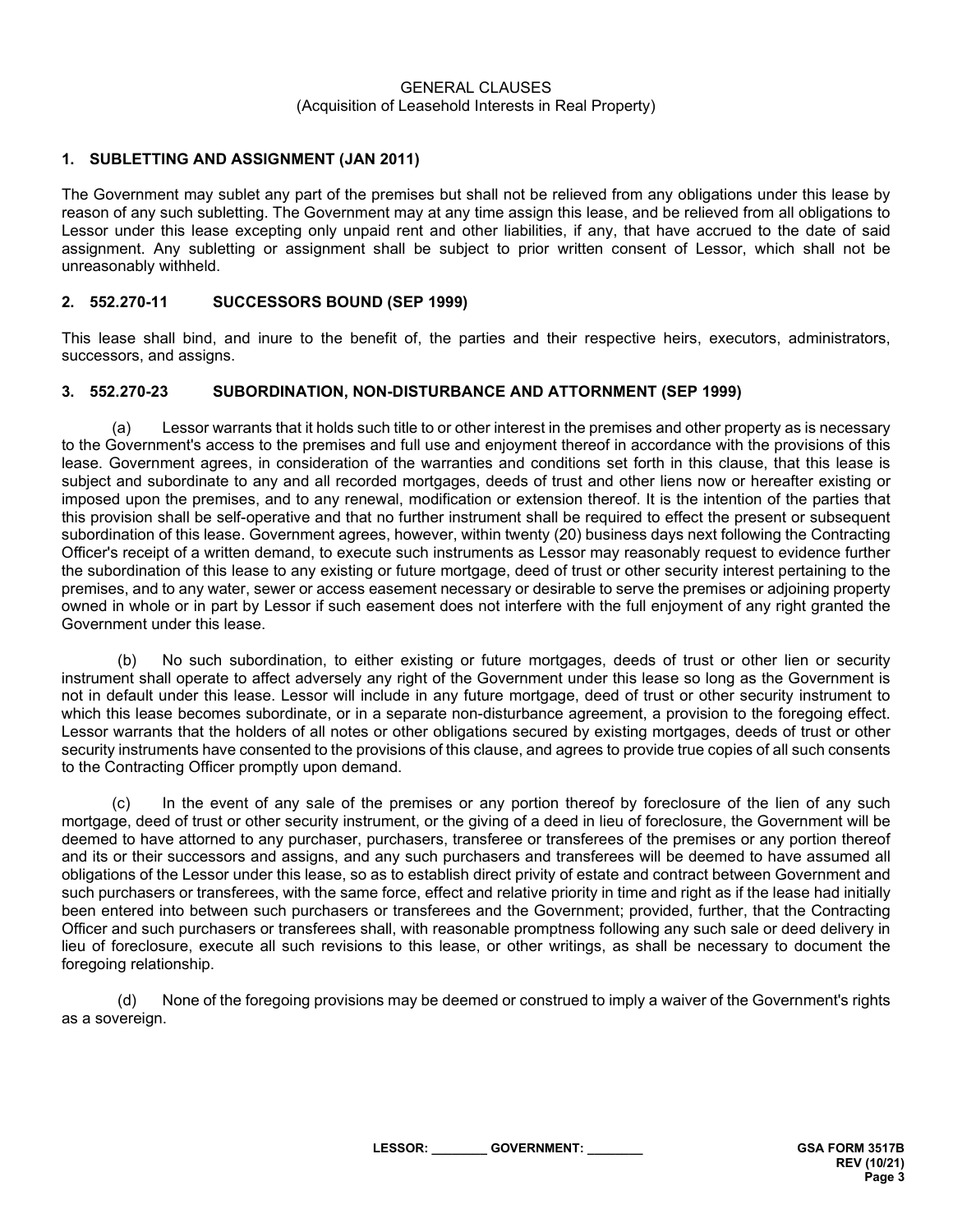# **4. 552.270-24 STATEMENT OF LEASE (SEP 1999)**

(a) The Contracting Officer will, within thirty (30) days next following the Contracting Officer's receipt of a joint written request from Lessor and a prospective lender or purchaser of the building, execute and deliver to Lessor a letter stating that the same is issued subject to the conditions stated in this clause and, if such is the case, that (1) the lease is in full force and effect; (2) the date to which the rent and other charges have been paid in advance, if any; and (3) whether any notice of default has been issued.

(b) Letters issued pursuant to this clause are subject to the following conditions:

(1) That they are based solely upon a reasonably diligent review of the Contracting Officer's lease file as of the date of issuance;

(2) That the Government shall not be held liable because of any defect in or condition of the premises or building;

(3) That the Contracting Officer does not warrant or represent that the premises or building comply with applicable Federal, State and local law; and

(4) That the Lessor, and each prospective lender and purchaser are deemed to have constructive notice of such facts as would be ascertainable by reasonable pre-purchase and pre-commitment inspection of the Premises and Building and by inquiry to appropriate Federal, State and local Government officials.

### **5. 552.270-25 SUBSTITUTION OF TENANT AGENCY (SEP 1999)**

The Government may, at any time and from time to time, substitute any Government agency or agencies for the Government agency or agencies, if any, named in the lease.

## **6. 552.270-26 NO WAIVER (SEP 1999)**

No failure by either party to insist upon the strict performance of any provision of this lease or to exercise any right or remedy consequent upon a breach thereof, and no acceptance of full or partial rent or other performance by either party during the continuance of any such breach shall constitute a waiver of any such breach of such provision.

### **7. INTEGRATED AGREEMENT (JUN 2012)**

This Lease, upon execution, contains the entire agreement of the parties and no prior written or oral agreement, express or implied, shall be admissible to contradict the provisions of the Lease. Except as expressly attached to and made a part of the Lease, neither the Request for Lease Proposals nor any pre-award communications by either party shall be incorporated in the Lease.

### **8. 552.270-28 MUTUALITY OF OBLIGATION (SEP 1999)**

The obligations and covenants of the Lessor, and the Government's obligation to pay rent and other Government obligations and covenants, arising under or related to this Lease, are interdependent. The Government may, upon issuance of and delivery to Lessor of a final decision asserting a claim against Lessor, set off such claim, in whole or in part, as against any payment or payments then or thereafter due the Lessor under this lease. No setoff pursuant to this clause shall constitute a breach by the Government of this lease.

### **9. DELIVERY AND CONDITION (JAN 2011)**

(a) Unless the Government elects to have the space occupied in increments, the space must be delivered ready for occupancy as a complete unit.

(b) The Government may elect to accept the Space notwithstanding the Lessor's failure to deliver the Space substantially complete; if the Government so elects, it may reduce the rent payments.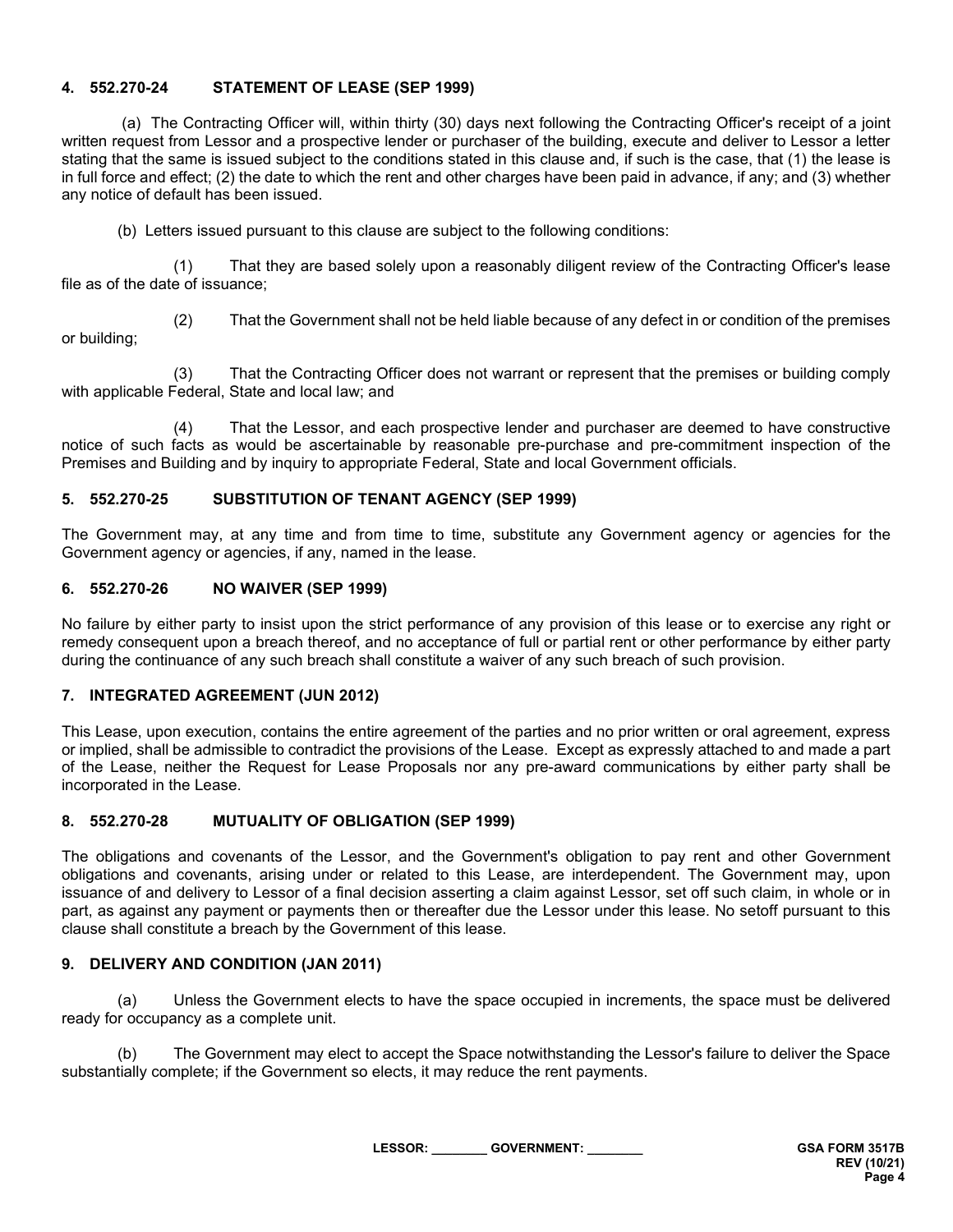# **10. DEFAULT BY LESSOR (APR 2012)**

(a) The following conditions shall constitute default by the Lessor, and shall give rise to the following rights and remedies for the Government:

(1) Prior to Acceptance of the Premises. Failure by the Lessor to diligently perform all obligations required for Acceptance of the Space within the times specified, without excuse, shall constitute a default by the Lessor. Subject to provision of notice of default to the Lessor, and provision of a reasonable opportunity for the Lessor to cure its default, the Government may terminate the Lease on account of the Lessor's default.

(2) After Acceptance of the Premises. Failure by the Lessor to perform any service, to provide any item, or satisfy any requirement of this Lease, without excuse, shall constitute a default by the Lessor. Subject to provision of notice of default to the Lessor, and provision of a reasonable opportunity for the Lessor to cure its default, the Government may perform the service, provide the item, or obtain satisfaction of the requirement by its own employees or contractors. If the Government elects to take such action, the Government may deduct from rental payments its costs incurred in connection with taking the action. Alternatively, the Government may reduce the rent by an amount reasonably calculated to approximate the cost or value of the service not performed, item not provided, or requirement not satisfied, such reduction effective as of the date of the commencement of the default condition.

(3) Grounds for Termination. The Government may terminate the Lease if:

(i) The Lessor's default persists notwithstanding provision of notice and reasonable opportunity to cure by the Government, or

conditions,

(ii) The Lessor fails to take such actions as are necessary to prevent the recurrence of default

and such conditions (i) or (ii) substantially impair the safe and healthful occupancy of the Premises, or render the Space unusable for its intended purposes.

(4) Excuse. Failure by the Lessor to timely deliver the Space or perform any service, provide any item, or satisfy any requirement of this Lease shall not be excused if its failure in performance arises from:

(i) Circumstances within the Lessor's control;

(ii) Circumstances about which the Lessor had actual or constructive knowledge prior to the Lease Award Date that could reasonably be expected to affect the Lessor's capability to perform, regardless of the Government's knowledge of such matters;

- (iii) The condition of the Property;
- (iv) The acts or omissions of the Lessor, its employees, agents or contractors; or
- (v) The Lessor's inability to obtain sufficient financial resources to perform its obligations.

(5) The rights and remedies specified in this clause are in addition to any and all remedies to which the Government may be entitled as a matter of law.

# **11. 552.270-19 PROGRESSIVE OCCUPANCY (SEP 1999)**

The Government shall have the right to elect to occupy the space in partial increments prior to the substantial completion of the entire leased premises, and the Lessor agrees to schedule its work so as to deliver the space incrementally as elected by the Government. The Government shall pay rent commencing with the first business day following substantial completion of the entire leased premise unless the Government has elected to occupy the leased premises incrementally. In case of incremental occupancy, the Government shall pay rent pro rata upon the first business day following substantial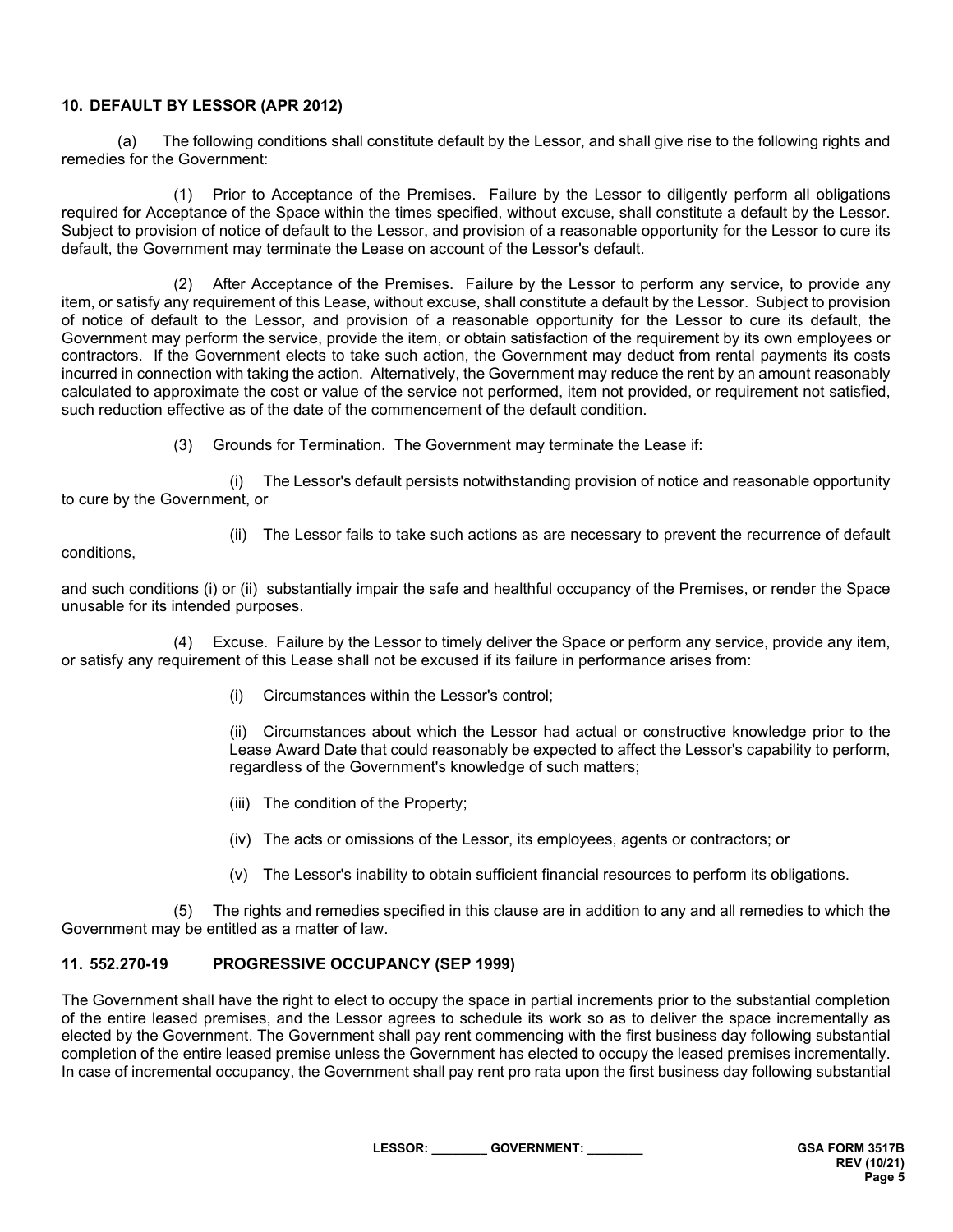completion of each incremental unit. Rental payments shall become due on the first workday of the month following the month in which an increment of space is substantially complete, except that should an increment of space be substantially completed after the fifteenth day of the month, the payment due date will be the first workday of the second month following the month in which it was substantially complete. The commencement date of the firm lease term will be a composite determined from all rent commencement dates.

# **12. MAINTENANCE OF THE PROPERTY, RIGHT TO INSPECT (APR 2015)**

The Lessor shall maintain the Property, including the building, building systems, and all equipment, fixtures, and appurtenances furnished by the Lessor under this Lease, in good repair and tenantable condition so that they are suitable in appearance and capable of supplying such heat, air conditioning, light, ventilation, safety systems, access and other things to the premises, without reasonably preventable or recurring disruption, as is required for the Government's access to, occupancy, possession, use and enjoyment of the premises as provided in this lease. For the purpose of so maintaining the premises, the Lessor may at reasonable times enter the premises with the approval of the authorized Government representative in charge. Upon request of the Lease Contracting Officer (LCO), the Lessor shall provide written documentation that building systems have been properly maintained, tested, and are operational within manufacturer's warranted operating standards. The Lessor shall maintain the Premises in a safe and healthful condition according to applicable OSHA standards and all other requirements of this Lease, including standards governing indoor air quality, existence of mold and other biological hazards, presence of hazardous materials, etc. The Government shall have the right, at any time after the Lease Award Date and during the term of the Lease, to inspect all areas of the Property to which access is necessary for the purpose of determining the Lessor's compliance with this clause.

# **13. FIRE AND CASUALTY DAMAGE (JUN 2016)**

If the building in which the Premises are located is totally destroyed or damaged by fire or other casualty, this Lease shall immediately terminate. If the building in which the Premises are located are only partially destroyed or damaged, so as to render the Premises untenantable, or not usable for their intended purpose, the Lessor shall have the option to elect to repair and restore the Premises or terminate the Lease. The Lessor shall be permitted a reasonable amount of time, not to exceed **270 days** from the event of destruction or damage, to repair or restore the Premises, provided that the Lessor submits to the Government a reasonable schedule for repair of the Premises within **60 days** of the event of destruction or damage. If the Lessor fails to timely submit a reasonable schedule for completing the work, the Government may elect to terminate the Lease effective as of the date of the event of destruction or damage. If the Lessor elects to repair or restore the Premises, but fails to repair or restore the Premises within **270 days** from the event of destruction or damage, or fails to diligently pursue such repairs or restoration so as to render timely completion commercially impracticable, the Government may terminate the Lease effective as of the date of the destruction or damage. During the time that the Premises are unoccupied, rent shall be abated. Termination of the Lease by either party under this clause shall not give rise to liability for either party.

Nothing in this lease shall be construed as relieving Lessor from liability for damage to, or destruction of, property of the United States of America caused by the willful or negligent act or omission of Lessor.

# **14. COMPLIANCE WITH APPLICABLE LAW (JAN 2011)**

Lessor shall comply with all Federal, state and local laws applicable to its ownership and leasing of the Property, including, without limitation, laws applicable to the construction, ownership, alteration or operation of all buildings, structures, and facilities located thereon, and obtain all necessary permits, licenses and similar items at its own expense. The Government will comply with all Federal, State and local laws applicable to and enforceable against it as a tenant under this lease, provided that nothing in this Lease shall be construed as a waiver of the sovereign immunity of the Government. This Lease shall be governed by Federal law.

# **15. 552.270-12 ALTERATIONS (SEP 1999)**

The Government shall have the right during the existence of this lease to make alterations, attach fixtures, and erect structures or signs in or upon the premises hereby leased, which fixtures, additions or structures so placed in, on, upon, or attached to the said premises shall be and remain the property of the Government and may be removed or otherwise disposed of by the Government. If the lease contemplates that the Government is the sole occupant of the building, for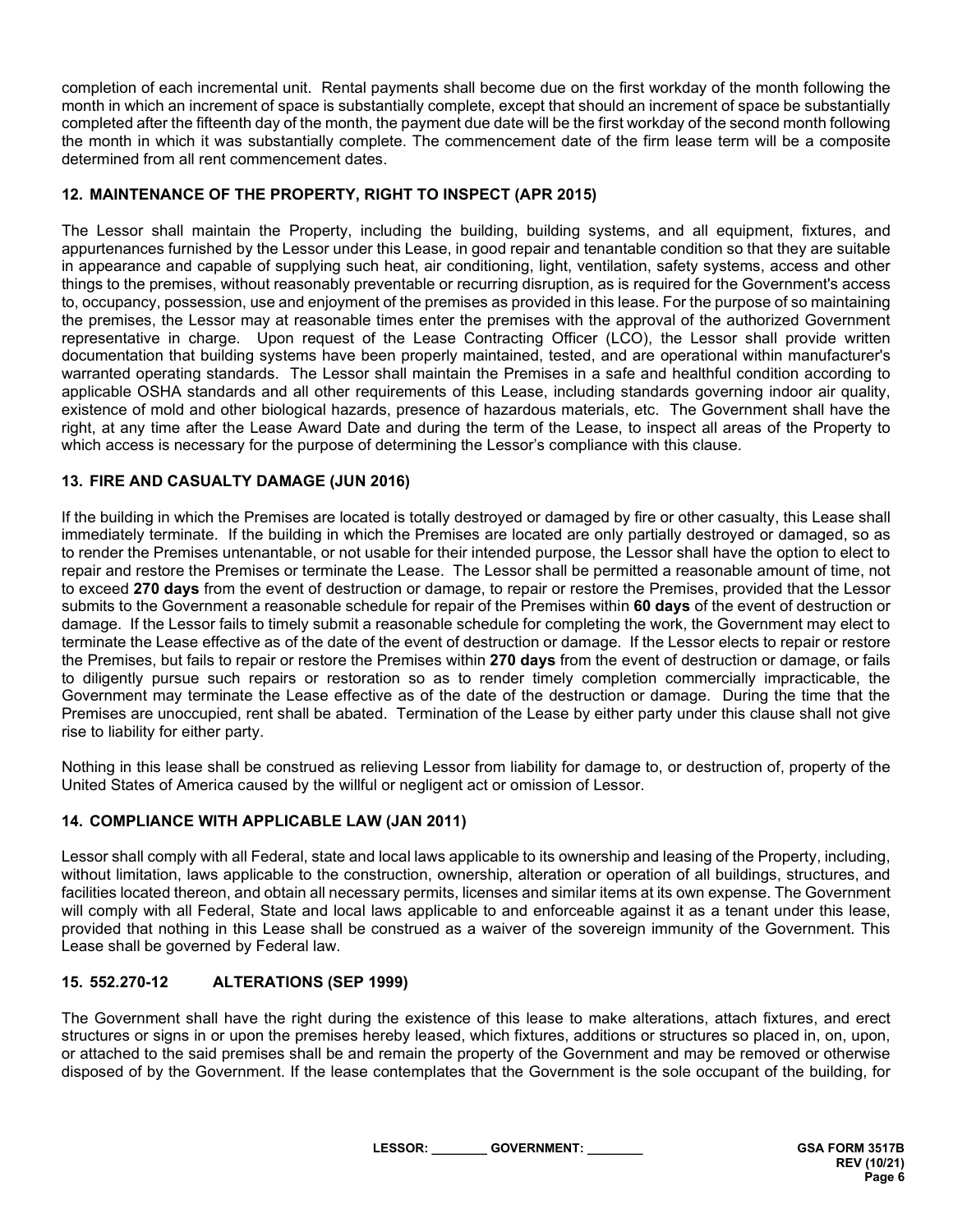purposes of this clause, the leased premises include the land on which the building is sited and the building itself. Otherwise, the Government shall have the right to tie into or make any physical connection with any structure located on the property as is reasonably necessary for appropriate utilization of the leased space.

# **16. ACCEPTANCE OF SPACE AND CERTIFICATE OF OCCUPANCY (APR 2015)**

(a) Ten (10) working days prior to the completion of the Space, the Lessor shall issue written notice to the Government to schedule the inspection of the Space for acceptance. The Government shall accept the Space only if the construction of building shell and TIs conforming to this Lease and the approved DIDs is substantially complete, and a Certificate of Occupancy has been issued as set forth below.

(b) The Space shall be considered substantially complete only if the Space may be used for its intended purpose and completion of remaining work will not unreasonably interfere with the Government's enjoyment of the Space. Acceptance shall be final and binding upon the Government with respect to conformance of the completed TIs to the approved DIDs, with the exception of items identified on a punchlist generated as a result of the inspection, concealed conditions, latent defects, or fraud, but shall not relieve the Lessor of any other Lease requirements.

(c) The Lessor shall provide a valid Certificate of Occupancy, issued by the local jurisdiction, for the intended use of the Government. If the local jurisdiction does not issue Certificates of Occupancy or if the Certificate of Occupancy is not available, the Lessor may satisfy this condition by providing a report prepared by a licensed fire protection engineer that indicates that the Space and Building are compliant with all applicable local codes and ordinances and all fire protection and life safety-related requirements of this Lease to ensure an acceptable level of safety is provided. Under such circumstances, the Government shall only accept the Space without a Certificate of Occupancy if a licensed fire protection engineer determines that the offered space is compliant with all applicable local codes and ordinances and fire protection and life safety-related requirements of this Lease.

# **17. 52.204-13 SYSTEM FOR AWARD MANAGEMENT MAINTENANCE (OCT 2018)**

*This clause is incorporated by reference.*

# **18. 552.270-31 PROMPT PAYMENT (JUN 2011)**

The Government will make payments under the terms and conditions specified in this clause. Payment shall be considered as being made on the day a check is dated or an electronic funds transfer is made. All days referred to in this clause are calendar days, unless otherwise specified.

(a) *Payment due date*—

(1) *Rental payments.* Rent shall be paid monthly in arrears and will be due on the first workday of each month, and only as provided for by the lease.

(i) When the date for commencement of rent falls on the 15th day of the month or earlier, the initial monthly rental payment under this contract shall become due on the first workday of the month following the month in which the commencement of the rent is effective.

(ii) When the date for commencement of rent falls after the 15th day of the month, the initial monthly rental payment under this contract shall become due on the first workday of the second month following the month in which the commencement of the rent is effective.

(2) *Other payments.* The due date for making payments other than rent shall be the later of the following two events:

(i) The 30th day after the designated billing office has received a proper invoice from the

Contractor.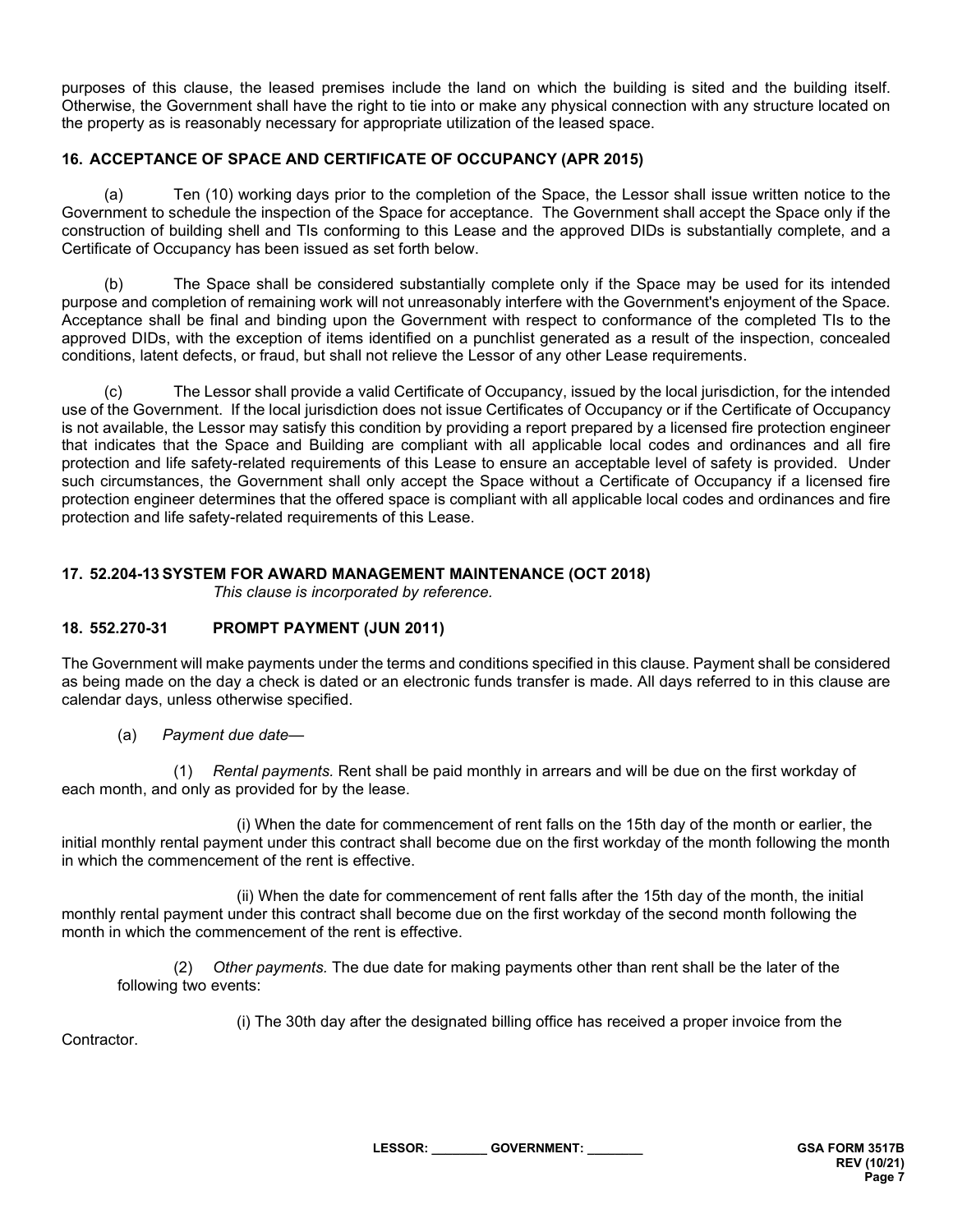(ii) The 30th day after Government acceptance of the work or service. However, if the designated billing office fails to annotate the invoice with the actual date of receipt, the invoice payment due date shall be deemed to be the 30th day after the Contractor's invoice is dated, provided a proper invoice is received and there is no disagreement over quantity, quality, or Contractor compliance with contract requirements.

# (b) *Invoice and inspection requirements for payments other than rent.*

(1) The Contractor shall prepare and submit an invoice to the designated billing office after completion of the work. A proper invoice shall include the following items:

- (i) Name and address of the Contractor.
- (ii) Invoice date.
- (iii) Lease number.
- (iv) Government's order number or other authorization.
- (v) Description, price, and quantity of work or services delivered.

(vi) Name and address of Contractor official to whom payment is to be sent (must be the same as that in the remittance address in the lease or the order).

(vii) Name (where practicable), title, phone number, and mailing address of person to be notified in the event of a defective invoice.

(2) The Government will inspect and determine the acceptability of the work performed or services delivered within seven days after the receipt of a proper invoice or notification of completion of the work or services unless a different period is specified at the time the order is placed. If actual acceptance occurs later, for the purpose of determining the payment due date and calculation of interest, acceptance will be deemed to occur on the last day of the seven day inspection period. If the work or service is rejected for failure to conform to the technical requirements of the contract, the seven days will be counted beginning with receipt of a new invoice or notification. In either case, the Contractor is not entitled to any payment or interest unless actual acceptance by the Government occurs.

# (c) *Interest Penalty.*

(1) An interest penalty shall be paid automatically by the Government, without request from the Contractor, if payment is not made by the due date.

(2) The interest penalty shall be at the rate established by the Secretary of the Treasury under Section 12 of the Contract Disputes Act of 1978 (41 U.S.C. 611) that is in effect on the day after the due date. This rate is referred to as the ''Renegotiation Board Interest Rate,'' and it is published in the **Federal Register** semiannually on or about January 1 and July 1. The interest penalty shall accrue daily on the payment amount approved by the Government and be compounded in 30-day increments inclusive from the first day after the due date through the payment date.

(3) Interest penalties will not continue to accrue after the filing of a claim for such penalties under the clause at 52.233–1, Disputes, or for more than one year. Interest penalties of less than \$1.00 need not be paid.

(4) Interest penalties are not required on payment delays due to disagreement between the Government and Contractor over the payment amount or other issues involving contract compliance or on amounts temporarily withheld or retained in accordance with the terms of the contract. Claims involving disputes, and any interest that may be payable, will be resolved in accordance with the clause at 52.233-1, Disputes.

(d) *Overpayments.* If the Lessor becomes aware of a duplicate payment or that the Government has otherwise overpaid on a payment, the Contractor shall—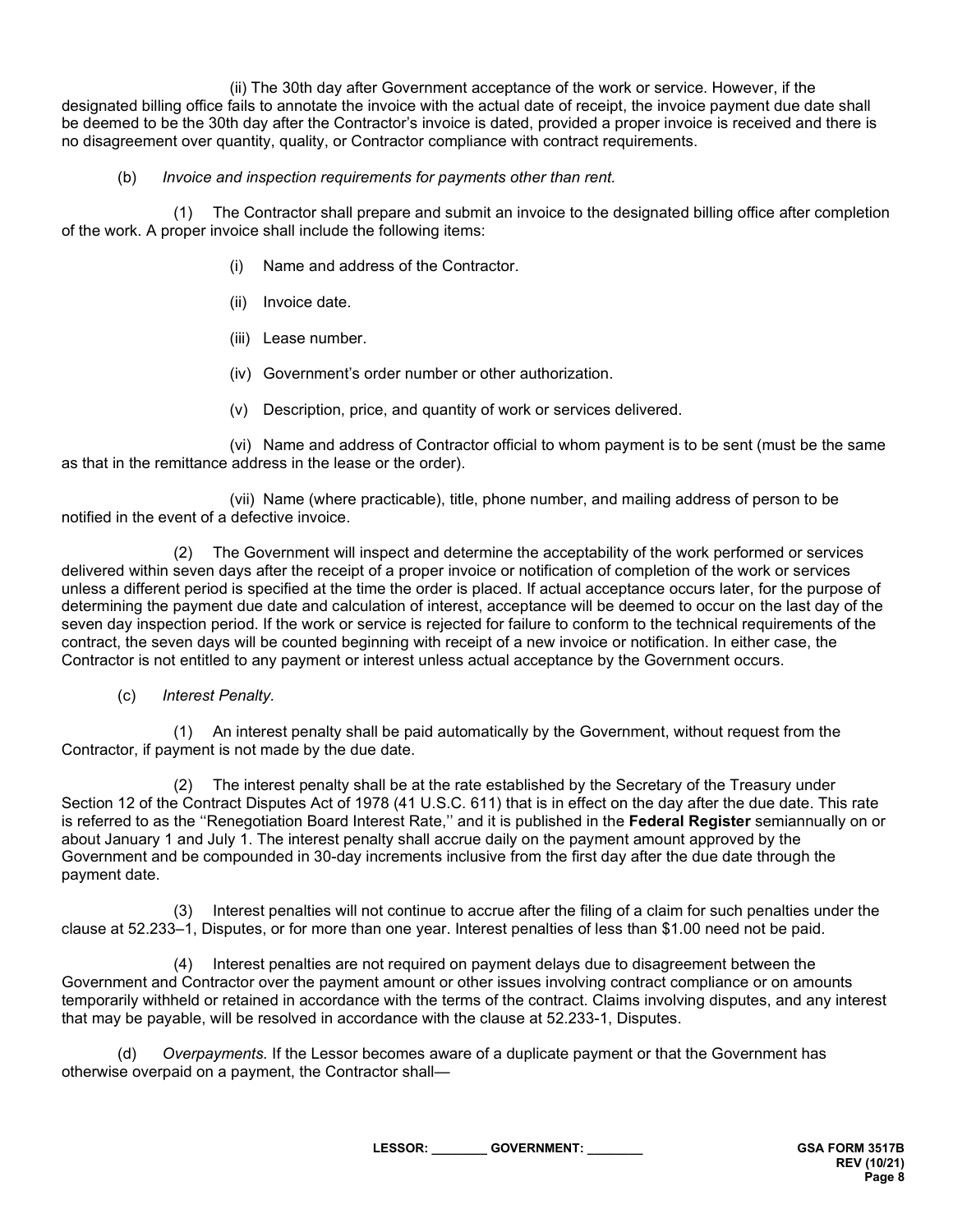(1) Return the overpayment amount to the payment office cited in the contract along with a description of the overpayment including the—

(i) Circumstances of the overpayment (*e.g.,* duplicate payment, erroneous payment, liquidation errors, date(s) of overpayment);

(ii) Affected lease number; (iii) Affected lease line item or sub-line item, if applicable; and

(iii) Lessor point of contact.

(2) Provide a copy of the remittance and supporting documentation to the Contracting Officer.

## **19. 52.232-23 ASSIGNMENT OF CLAIMS (MAY 2014)**

(Applicable to leases over the micro-purchase threshold.)

(a) The Contractor, under the Assignment of Claims Act, as amended, [31 U.S.C. 3727,](http://uscode.house.gov/uscode-cgi/fastweb.exe?getdoc+uscview+t29t32+1665+30++%2831%29%20%20AND%20%28%2831%29%20ADJ%20USC%29%3ACITE%20%20%20%20%20%20%20%20%20) 41 [U.S.C. 6305](http://uscode.house.gov/) (hereafter referred to as "the Act"), may assign its rights to be paid amounts due or to become due as a result of the performance of this contract to a bank, trust company, or other financing institution, including any Federal lending agency. The assignee under such an assignment may thereafter further assign or reassign its right under the original assignment to any type of financing institution described in the preceding sentence.

(b) Any assignment or reassignment authorized under the Act and this clause shall cover all unpaid amounts payable under this contract, and shall not be made to more than one party, except that an assignment or reassignment may be made to one party as agent or trustee for two or more parties participating in the financing of this contract.

(c) The Contractor shall not furnish or disclose to any assignee under this contract any classified document (including this contract) or information related to work under this contract until the Contracting Officer authorizes such action in writing.

### **20. PAYMENT (MAY 2011)**

(a) When space is offered and accepted, the amount of American National Standards Institute/Building Owners and Managers Association Office Area (ABOA) square footage delivered will be confirmed by:

(1) The Government's measurement of plans submitted by the successful Offeror as approved by the Government, and an inspection of the space to verify that the delivered space is in conformance with such plans or

(2) A mutual on-site measurement of the space, if the Contracting Officer determines that it is necessary.

(b) Payment will not be made for space which is in excess of the amount of ABOA square footage stated in the lease.

(c) If it is determined that the amount of ABOA square footage actually delivered is less than the amount agreed to in the lease, the lease will be modified to reflect the amount of ABOA space delivered and the annual rental will be adjusted as follows:

ABOA square feet not delivered multiplied by one plus the common area factor (CAF), multiplied by the rate per rentable square foot (RSF). That is: (1+CAF) x Rate per RSF = Reduction in Annual Rent

### **21. 52.232-33 PAYMENT BY ELECTRONIC FUNDS TRANSFER—SYSTEM FOR AWARD MANAGEMENT (OCT 2018)**

*This clause is incorporated by reference.*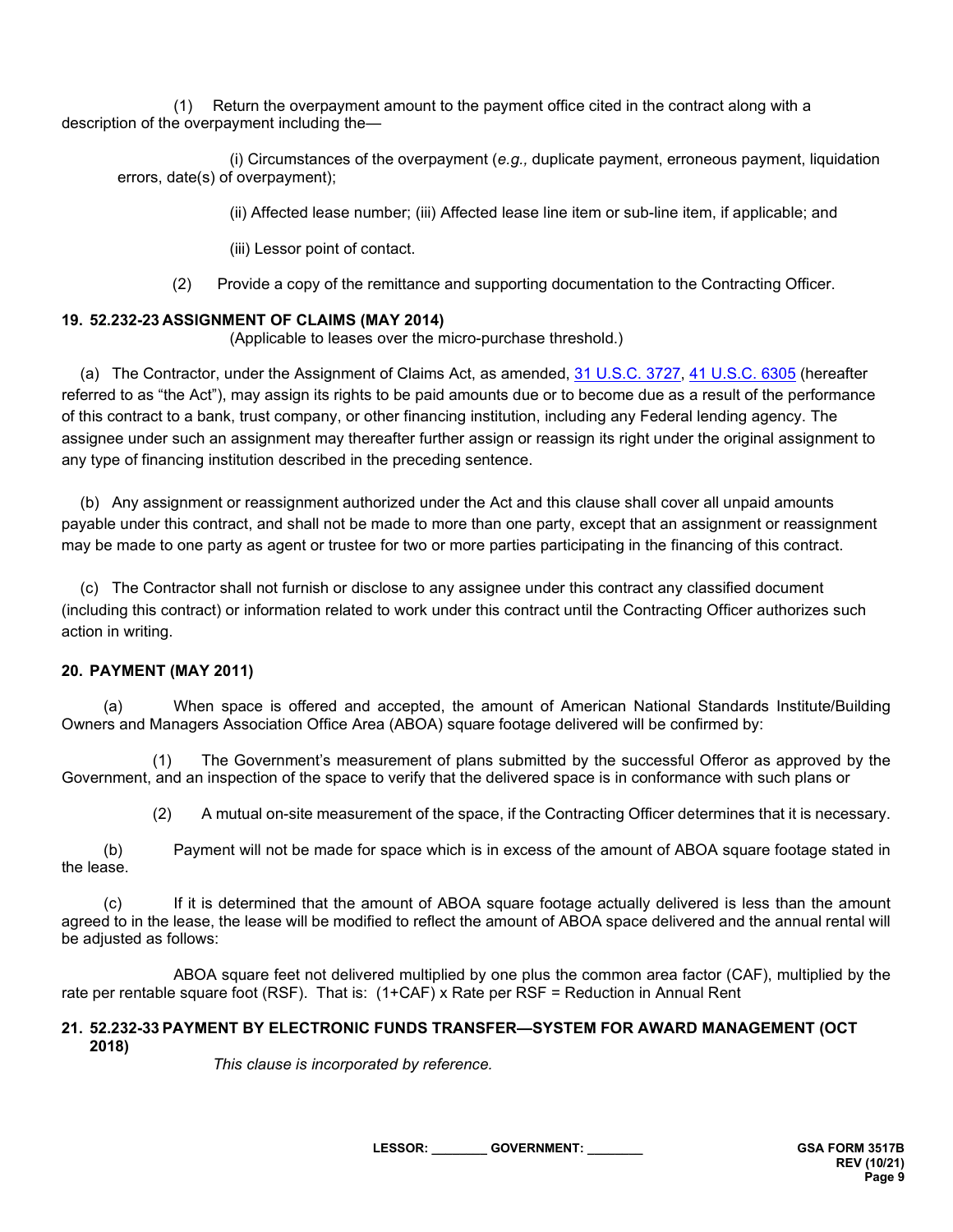# **22. 52.203-13 Contractor Code of Business Ethics and Conduct (JUN 2020)**

(Applicable to leases over \$5.5 million total contract value and performance period is 120 days or

*This clause is incorporated by reference.*

# **23. 552.270-32 COVENANT AGAINST CONTINGENT FEES (JUN 2011)**

(Applicable to leases over the Simplified Lease Acquisition Threshold.)

(a) The Contractor warrants that no person or agency has been employed or retained to solicit or obtain this contract upon an agreement or understanding for a contingent fee, except a bona fide employee or agency. For breach or violation of this warranty, the Government shall have the right to annul this contract without liability or, in its discretion, to deduct from the contract price or consideration, or otherwise recover the full amount of the contingent fee.

(b) *Bona fide agency,* as used in this clause, means an established commercial or selling agency (including licensed real estate agents or brokers), maintained by a Contractor for the purpose of securing business, that neither exerts nor proposes to exert improper influence to solicit or obtain Government contracts nor holds itself out as being able to obtain any Government contract or contracts through improper influence.

*(1) Bona fide employee,* as used in this clause, means a person, employed by a Contractor and subject to the Contractor's supervision and control as to time, place, and manner of performance, who neither exerts nor proposes to exert improper influence to solicit or obtain Government contracts nor holds out as being able to obtain any Government contract or contracts through improper influence.

*(2) Contingent fee,* as used in this clause, means any commission, percentage, brokerage, or other fee that is contingent upon the success that a person or concern has in securing a Government contract.

*(3) Improper influence,* as used in this clause, means any influence that induces or tends to induce a *Government* employee or officer to give consideration or to act regarding a Government contract on any basis other than the merits of the matter.

# **24. 52.203-7 ANTI-KICKBACK PROCEDURES (JUN 2020)**

 (Applicable to leases over the Simplified Lease Acquisition Threshold.) *This clause is incorporated by reference.*

# **25. 52.223-6 DRUG-FREE WORKPLACE (MAY 2001)**

(Applicable to leases over the Simplified Lease Acquisition Threshold, as well as to leases of any value awarded to an individual.)

*This clause is incorporated by reference.*

# **26. 52.203-14 DISPLAY OF HOTLINE POSTER(S) (JUN 2020)**

(Applicable to leases over \$5.5 Million total contract value and performance period is 120 days or more.)

(a) *Definition.*

more.)

*United States,* as used in this clause, means the 50 States, the District of Columbia, and outlying areas.

(b) *Display of fraud hotline poster(s).* Except as provided in paragraph (c)—

**LESSOR: \_\_\_\_\_\_\_\_ GOVERNMENT: \_\_\_\_\_\_\_\_ GSA FORM 3517B**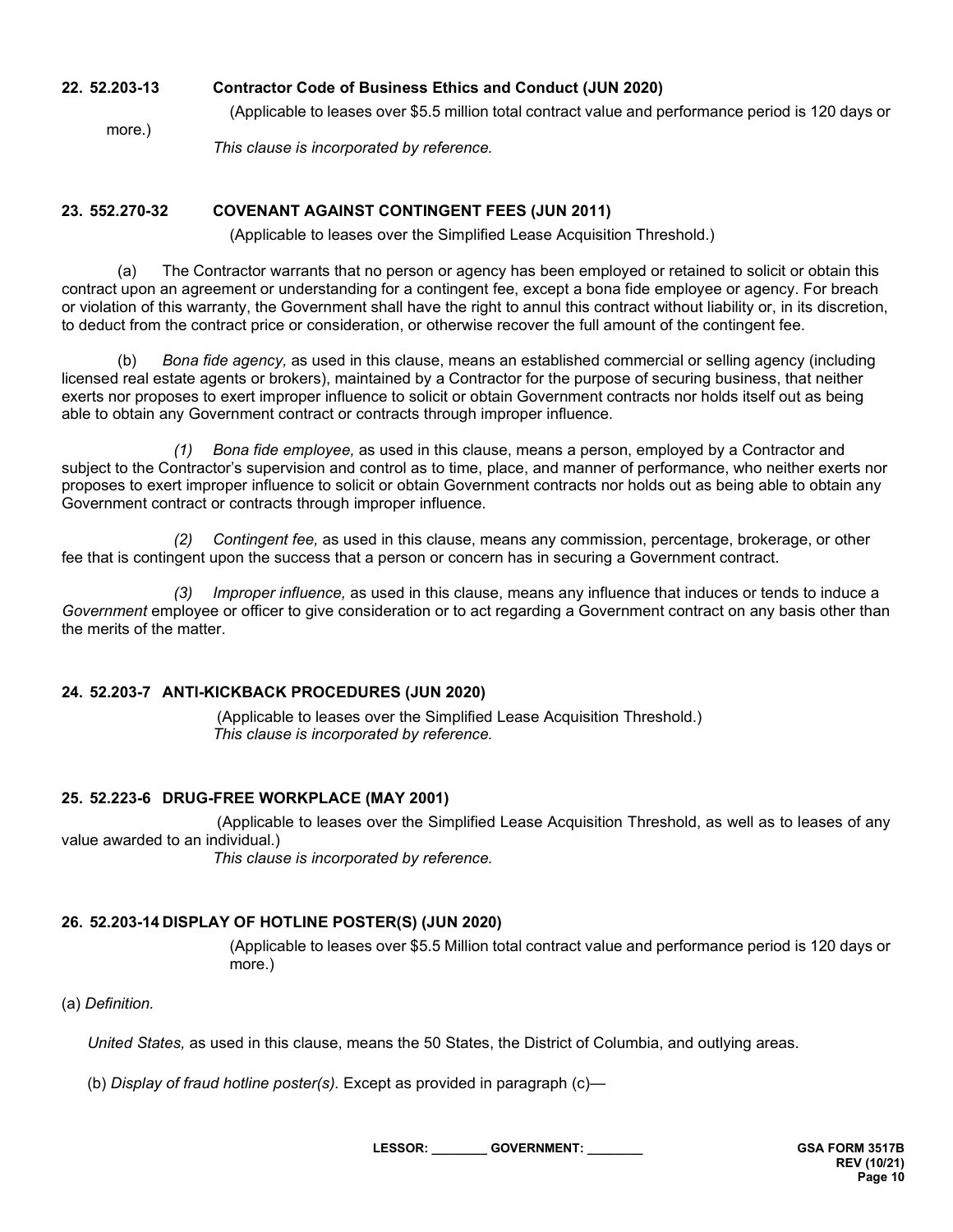(1) During contract performance in the United States, the Contractor shall prominently display in common work areas within business segments performing work under this contract and at contract work sites-

 (i) Any agency fraud hotline poster or Department of Homeland Security (DHS) fraud hotline poster identified in paragraph (b)(3) of this clause; and

(ii) Any DHS fraud hotline poster subsequently identified by the Contracting Officer.

 (2) Additionally, if the Contractor maintains a company website as a method of providing information to employees, the Contractor shall display an electronic version of the poster(s) at the website.

(3) Any required posters may be obtained as follows:

| Poster(s) | <b>Obtain from</b> |
|-----------|--------------------|
|           |                    |
|           |                    |
|           |                    |

(*Contracting Officer shall insert—*

 (i) Appropriate agency name(s) and/or title of applicable Department of Homeland Security fraud hotline poster); and

(ii) The website(s) or other contact information for obtaining the poster(s).)

 (c) If the Contractor has implemented a business ethics and conduct awareness program, including a reporting mechanism, such as a hotline poster, then the Contractor need not display any agency fraud hotline posters as required in paragraph (b) of this clause, other than any required DHS posters.

 (d) *Subcontracts.* The Contractor shall include the substance of this clause, including this paragraph (d), in all subcontracts that exceed the threshold specified in Federal Acquisition Regulation [3.1004\(](https://www.acquisition.gov/content/part-3-improper-business-practices-and-personal-conflicts-interest#i1123740)b)(1) on the date of subcontract award, except when the subcontract—

(1) Is for the acquisition of a commercial item; or

(2) Is performed entirely outside the United States.

# **27. 552.270-30 PRICE ADJUSTMENT FOR ILLEGAL OR IMPROPER ACTIVITY (JUN 2011)**

(Applicable to leases over the Simplified Lease Acquisition Threshold.)

(a) If the head of the contracting activity (HCA) or his or her designee determines that there was a violation of subsection 27(a) of the Office of Federal Procurement Policy Act, as amended (41 U.S.C. 423), as implemented in the Federal Acquisition Regulation, the Government, at its election, may—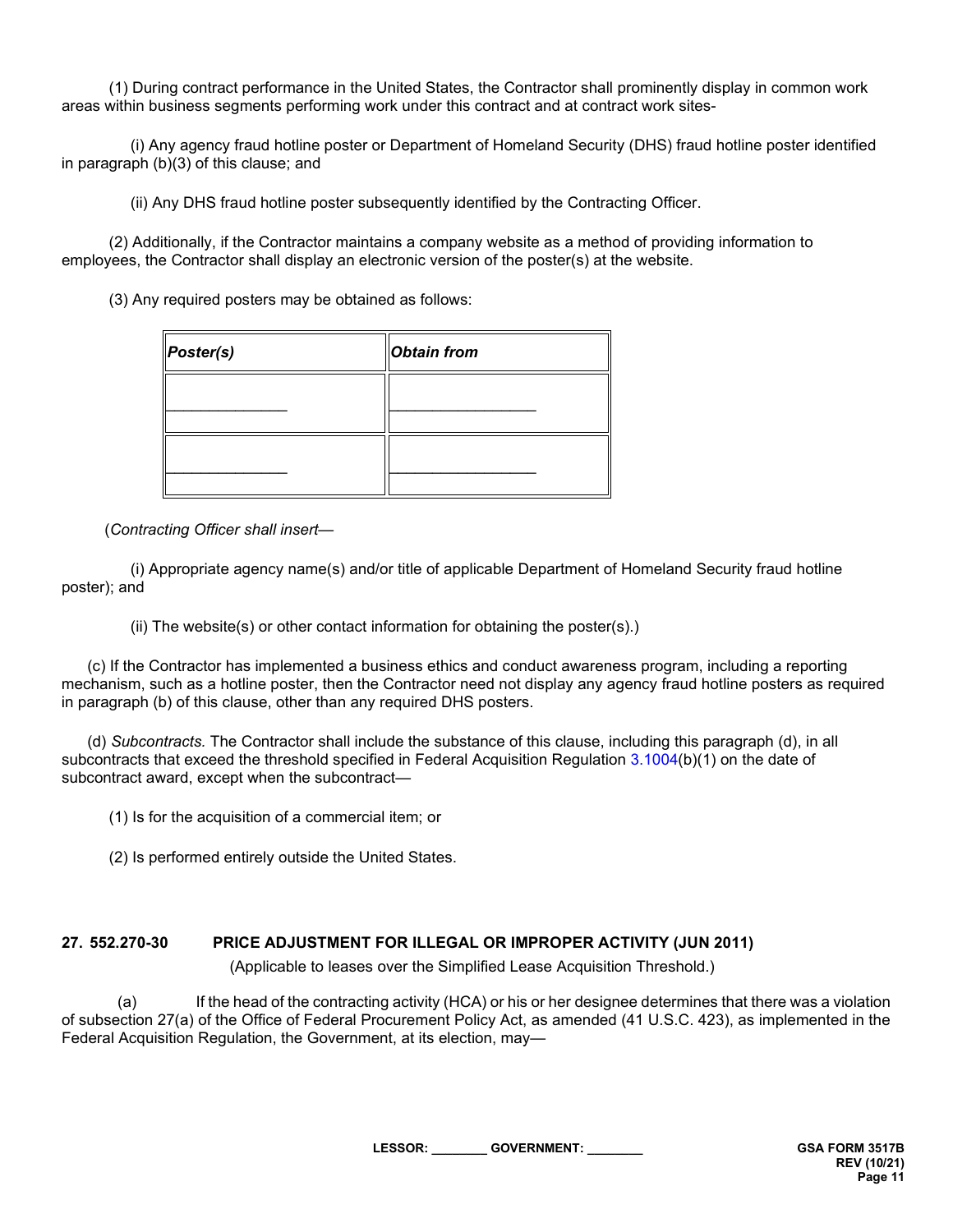(1) Reduce the monthly rental under this lease by five percent of the amount of the rental for each month of the remaining term of the lease, including any option periods, and recover five percent of the rental already paid;

(2) Reduce payments for alterations not included in monthly rental payments by five percent of the amount of the alterations agreement; or

(3) Reduce the payments for violations by a Lessor's subcontractor by an amount not to exceed the amount of profit or fee reflected in the subcontract at the time the subcontract was placed.

(b) Prior to making a determination as set forth above, the HCA or designee shall provide to the Lessor a written notice of the action being considered and the basis thereof. The Lessor shall have a period determined by the agency head or designee, but not less than 30 calendar days after receipt of such notice, to submit in person, in writing, or through a representative, information and argument in opposition to the proposed reduction. The agency head or designee may, upon good cause shown, determine to deduct less than the above amounts from payments.

(c) The rights and remedies of the Government specified herein are not exclusive, and are in addition to any other rights and remedies provided by law or under this lease.

## **28. 52.215-10 PRICE REDUCTION FOR DEFECTIVE COST OR PRICING DATA (AUG 2011)**

(Applicable when cost or pricing data are required for work or services over \$750,000.) *This clause is incorporated by reference.*

# **29. 552.270-13 PROPOSALS FOR ADJUSTMENT (OCT 2016)**

*This clause is incorporated by reference.*

### **30. CHANGES (MAR 2013)**

(a) The LCO may at any time, by written order, direct changes to the Tenant Improvements within the Space, Building Security Requirements, or the services required under the Lease.

(b) If any such change causes an increase or decrease in Lessor's costs or time required for performance of its obligations under this Lease, whether or not changed by the order, the Lessor shall be entitled to an amendment to the Lease providing for one or more of the following:

- (1) An adjustment of the delivery date;
- (2) An equitable adjustment in the rental rate;
- (3) A lump sum equitable adjustment; or
- (4) A change to the operating cost base, if applicable.

(c) The Lessor shall assert its right to an amendment under this clause within 30 days from the date of receipt of the change order and shall submit a proposal for adjustment. Failure to agree to any adjustment shall be a dispute under the Disputes clause. However, the pendency of an adjustment or existence of a dispute shall not excuse the Lessor from proceeding with the change as directed.

(d) Absent a written change order from the LCO, or from a Government official to whom the LCO has explicitly and in writing delegated the authority to direct changes, the Government shall not be liable to Lessor under this clause.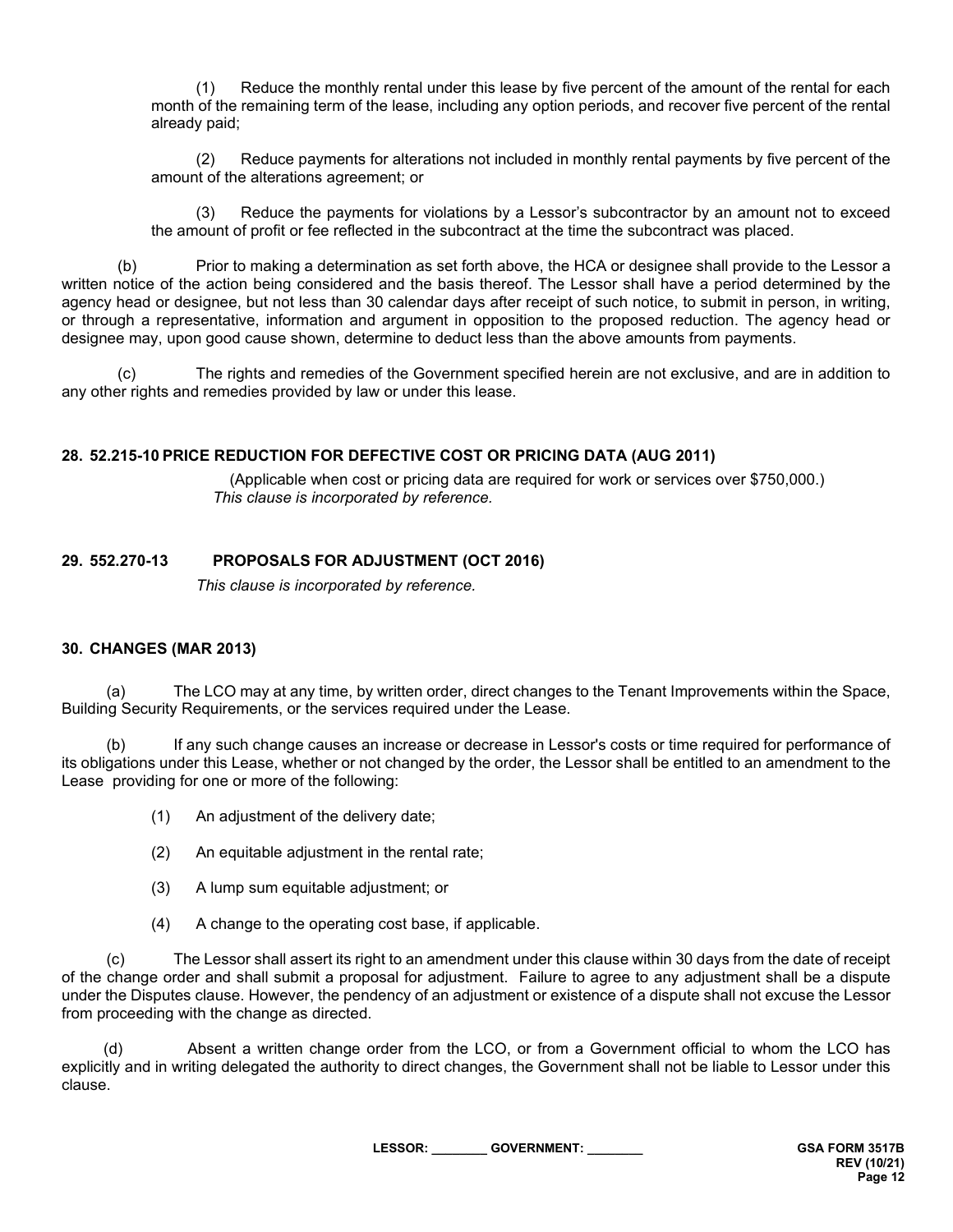### **31. 552.215-70 EXAMINATION OF RECORDS BY GSA (JUN 2016)**

(Applicable to leases over the Simplified Lease Acquisition Threshold.) *This clause is incorporated by reference.*

### **32. 52.215-2 AUDIT AND RECORDS—NEGOTIATION (JUN 2020)**

(Applicable to leases over the Simplified Lease Acquisition Threshold.) *This clause is incorporated by reference.*

### **33. 52.233-1 DISPUTES (MAY 2014)**

*This clause is incorporated by reference.*

### **34. 52.222-26 EQUAL OPPORTUNITY (SEP 2016)**

*This clause is incorporated by reference.*

### **35. 52.222-21 PROHIBITION OF SEGREGATED FACILITIES (APR 2015)**

*This clause is incorporated by reference.*

## **36. 52.219-28 POST-AWARD SMALL BUSINESS PROGRAM REREPRESENTATION (SEP 2021)**

 (Applicable to leases exceeding the micro-purchase threshold.) *This clause is incorporated by reference.*

### **37. 52.222-35 EQUAL OPPORTUNITY FOR VETERANS (JUN 2020)**

(Applicable to leases \$150,000 or more, total contract value.)

(a) *Definitions*. As used in this clause-

 "Active duty wartime or campaign badge veteran," "Armed Forces service medal veteran," "disabled veteran," "protected veteran," "qualified disabled veteran," and "recently separated veteran" have the meanings given at Federal Acquisition Regulation (FAR) [22.1301.](https://www.acquisition.gov/content/part-22-application-labor-laws-government-acquisitions#i1096035)

 (b) Equal opportunity clause. The Contractor shall abide by the requirements of the equal opportunity clause at 41 CFR 60-300.5(a), as of March 24, 2014. This clause prohibits discrimination against qualified protected veterans, and requires affirmative action by the Contractor to employ and advance in employment qualified protected veterans.

 (c) Subcontracts. The Contractor shall insert the terms of this clause in subcontracts valued at or above the threshold specified in FAR [22.1303\(](https://www.acquisition.gov/content/part-22-application-labor-laws-government-acquisitions#id1617MD05061)a) on the date of subcontract award, unless exempted by rules, regulations, or orders of the Secretary of Labor. The Contractor shall act as specified by the Director, Office of Federal Contract Compliance Programs, to enforce the terms, including action for noncompliance. Such necessary changes in language may be made as shall be appropriate to identify properly the parties and their undertakings.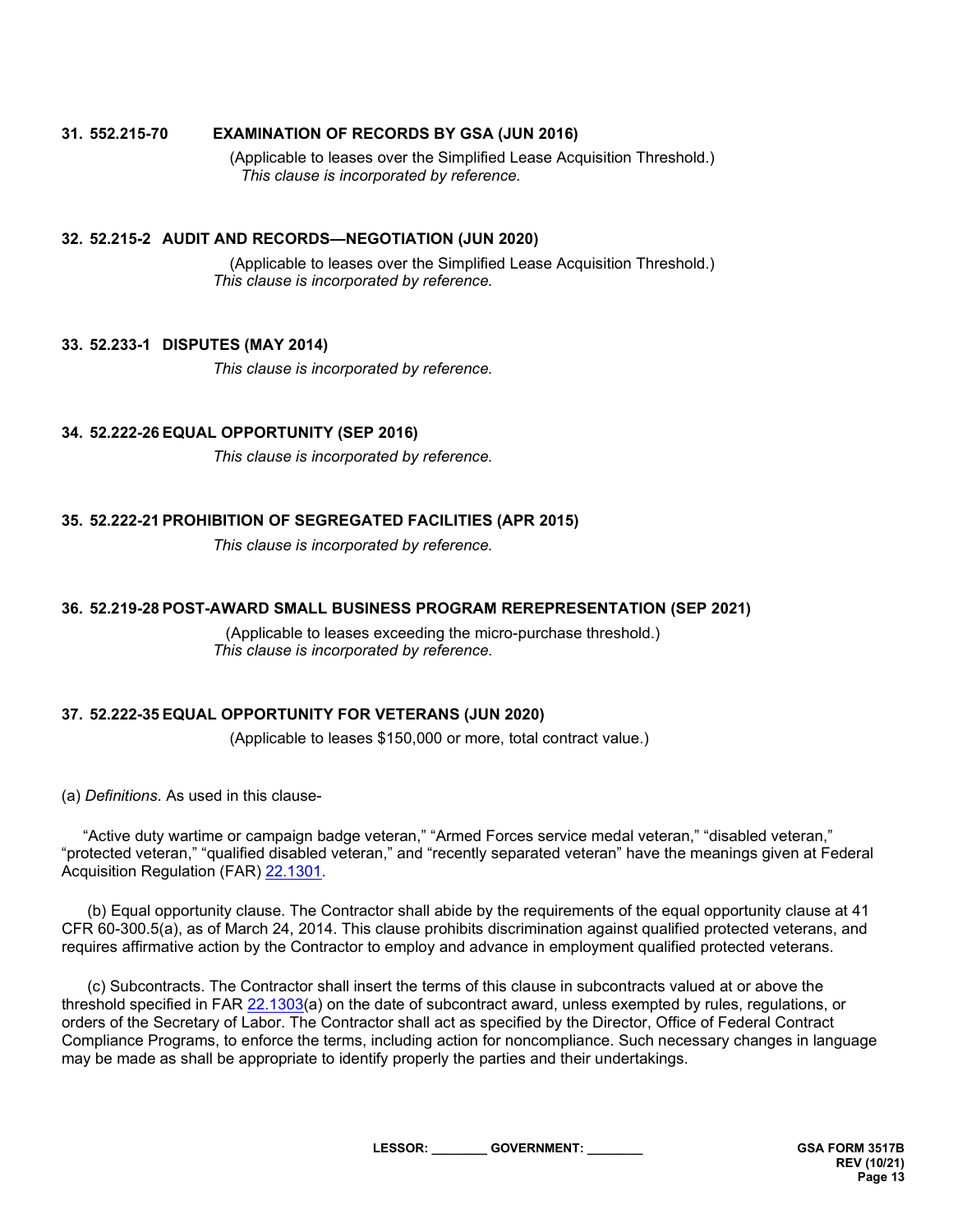# **38. 52.222-36 EQUAL OPPORTUNITY FOR WORKERS WITH DISABILITIES (JUN 2020)**

(Applicable to leases over \$15,000 total contract value.)

(a) Equal opportunity clause. The Contractor shall abide by the requirements of the equal opportunity clause at 41 CFR 60-741.5(a), as of March 24, 2014. This clause prohibits discrimination against qualified individuals on the basis of disability, and requires affirmative action by the Contractor to employ and advance in employment qualified individuals with disabilities.

 (b) Subcontracts. The Contractor shall include the terms of this clause in every subcontract or purchase order in excess of the threshold specified in Federal Acquisition Regulation (FAR) [22.1408\(](https://www.acquisition.gov/content/part-22-application-labor-laws-government-acquisitions#i1095976)a) on the date of subcontract award, unless exempted by rules, regulations, or orders of the Secretary, so that such provisions will be binding upon each subcontractor or vendor. The Contractor shall act as specified by the Director, Office of Federal Contract Compliance Programs of the U.S. Department of Labor, to enforce the terms, including action for noncompliance. Such necessary changes in language may be made as shall be appropriate to identify properly the parties and their undertakings.

### **39. 52.222-37 EMPLOYMENT REPORTS ON VETERANS (JUN 2020)**

(Applicable to leases \$150,000 or more, total contract value.) *This clause is incorporated by reference.*

# **40. 52.209-6 PROTECTING THE GOVERNMENT'S INTEREST WHEN SUBCONTRACTING WITH CONTRACTORS DEBARRED, SUSPENDED, OR PROPOSED FOR DEBARMENT (JUN 2020)**

(Applicable to leases over \$35,000 total contract value.)

*This clause is incorporated by reference.*

# **41. 52.215-12 SUBCONTRACTOR CERTIFIED COST OR PRICING DATA (JUN 2020)**

(Applicable if over \$750,000 total contract value.)

*This clause is incorporated by reference.*

### **42. 52.219-8 UTILIZATION OF SMALL BUSINESS CONCERNS (OCT 2018)**

(Applicable to leases over the Simplified Lease Acquisition Threshold.) *This clause is incorporated by reference.*

### **43. 52.219-9 SMALL BUSINESS SUBCONTRACTING PLAN (SEP 2021) ALTERNATE III ( JUN 2020)**

(Applicable to leases over \$750,000 total contract value.) *This clause is incorporated by reference.*

**LESSOR: \_\_\_\_\_\_\_\_ GOVERNMENT: \_\_\_\_\_\_\_\_ GSA FORM 3517B**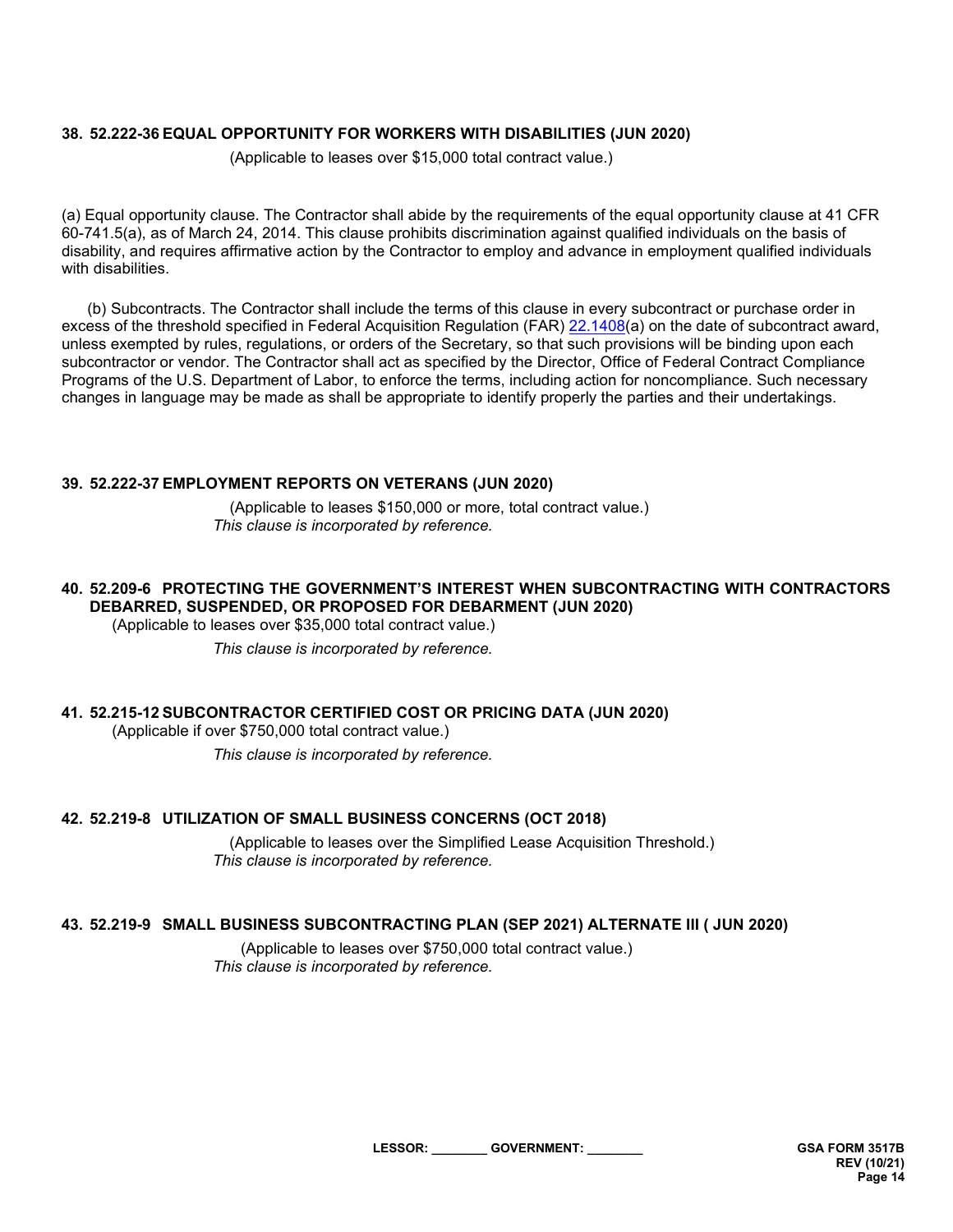# **44. 52.219-16 LIQUIDATED DAMAGES—SUBCONTRACTING PLAN (SEP 2021)**

(Applicable to leases over \$750,000 total contract value.) *This clause is incorporated by reference.*

# **45. 52.204-10 REPORTING EXECUTIVE COMPENSATION AND FIRST-TIER SUBCONTRACT AWARDS (JUN 2020)**

(Applicable if over \$30,000 total contract value.) *This clause is incorporated by reference.*

## **46. 52.204-25 PROHIBITION ON CONTRACTING FOR CERTAIN TELECOMMUNICATIONS AND VIDEO SURVEILLANCE SERVICES OR EQUIPMENT (AUG 2020)**

(a) *Definitions.* As used in this clause—

 *Backhaul* means intermediate links between the core network, or backbone network, and the small subnetworks at the edge of the network (*e.g.*, connecting cell phones/towers to the core telephone network). Backhaul can be wireless (e.g., microwave) or wired (*e.g.*, fiber optic, coaxial cable, Ethernet).

*Covered foreign country* means The People's Republic of China.

*Covered telecommunications equipment or services* means–

 (1) Telecommunications equipment produced by Huawei Technologies Company or ZTE Corporation (or any subsidiary or affiliate of such entities);

 (2) For the purpose of public safety, security of Government facilities, physical security surveillance of critical infrastructure, and other national security purposes, video surveillance and telecommunications equipment produced by Hytera Communications Corporation, Hangzhou Hikvision Digital Technology Company, or Dahua Technology Company (or any subsidiary or affiliate of such entities);

(3) Telecommunications or video surveillance services provided by such entities or using such equipment; or

 (4) Telecommunications or video surveillance equipment or services produced or provided by an entity that the Secretary of Defense, in consultation with the Director of National Intelligence or the Director of the Federal Bureau of Investigation, reasonably believes to be an entity owned or controlled by, or otherwise connected to, the government of a covered foreign country.

### *Critical technology* means–

 (1) Defense articles or defense services included on the United States Munitions List set forth in the International Traffic in Arms Regulations under subchapter M of chapter I of title 22, Code of Federal Regulations;

 (2) Items included on the Commerce Control List set forth in Supplement No. 1 to part 774 of the Export Administration Regulations under subchapter C of chapter VII of title 15, Code of Federal Regulations, and controlled-

 (i) Pursuant to multilateral regimes, including for reasons relating to national security, chemical and biological weapons proliferation, nuclear nonproliferation, or missile technology; or

(ii) For reasons relating to regional stability or surreptitious listening;

**LESSOR: \_\_\_\_\_\_\_\_ GOVERNMENT: \_\_\_\_\_\_\_\_ GSA FORM 3517B**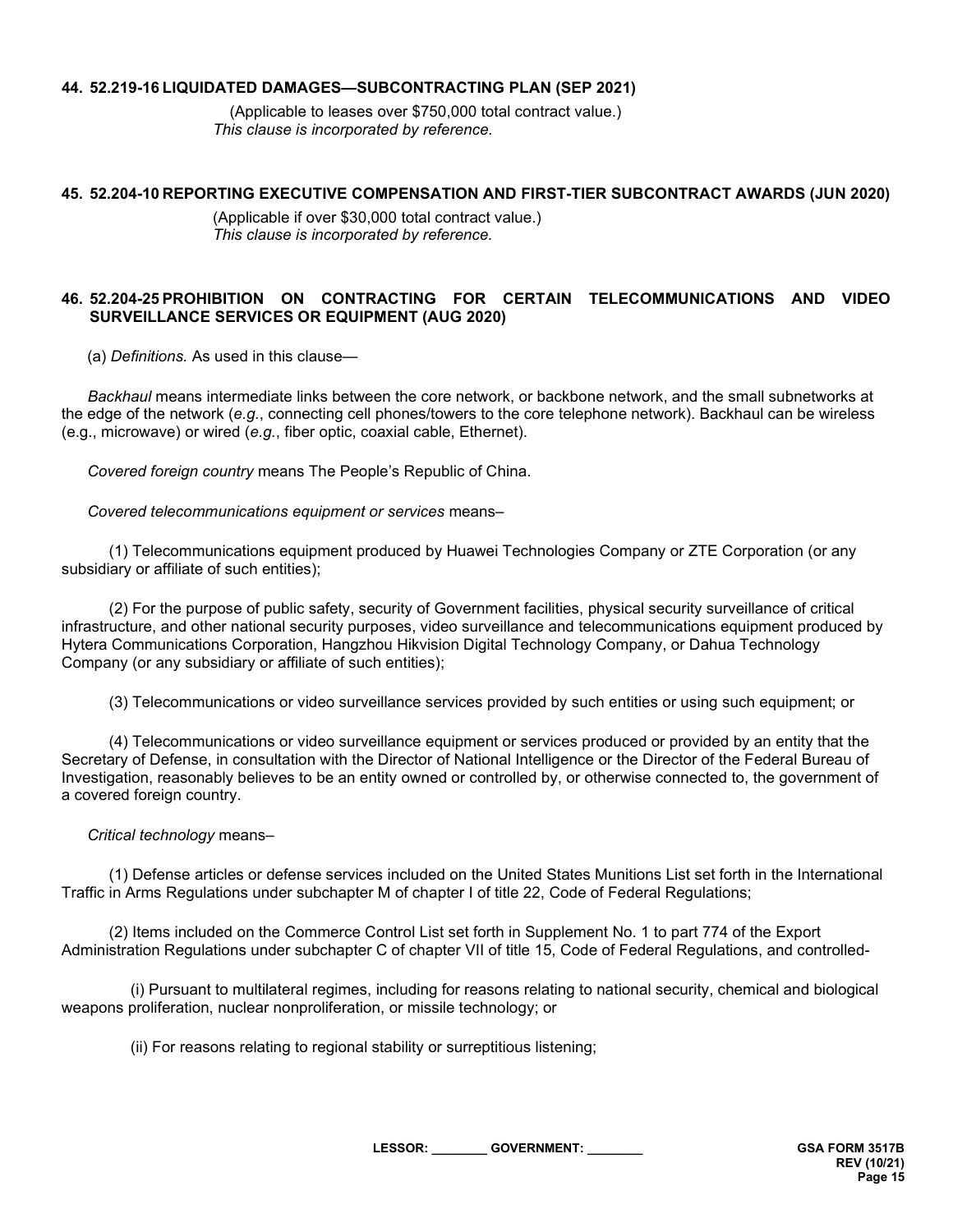(3) Specially designed and prepared nuclear equipment, parts and components, materials, software, and technology covered by part 810 of title 10, Code of Federal Regulations (relating to assistance to foreign atomic energy activities);

 (4) Nuclear facilities, equipment, and material covered by part 110 of title 10, Code of Federal Regulations (relating to export and import of nuclear equipment and material);

 (5) Select agents and toxins covered by part 331 of title 7, Code of Federal Regulations, part 121 of title 9 of such Code, or part 73 of title 42 of such Code; or

 (6) Emerging and foundational technologies controlled pursuant to section 1758 of the Export Control Reform Act of 2018 (50 U.S.C. 4817).

 *Interconnection arrangements* means arrangements governing the physical connection of two or more networks to allow the use of another's network to hand off traffic where it is ultimately delivered (*e.g.*, connection of a customer of telephone provider A to a customer of telephone company B) or sharing data and other information resources.

 *Reasonable inquiry* means an inquiry designed to uncover any information in the entity's possession about the identity of the producer or provider of covered telecommunications equipment or services used by the entity that excludes the need to include an internal or third-party audit.

 *Roaming* means cellular communications services (*e.g.*, voice, video, data) received from a visited network when unable to connect to the facilities of the home network either because signal coverage is too weak or because traffic is too high.

 *Substantial or essential component* means any component necessary for the proper function or performance of a piece of equipment, system, or service.

 (b) *Prohibition*. (1) Section 889(a)(1)(A) of the John S. McCain National Defense Authorization Act for Fiscal Year 2019 (Pub. L. 115-232) prohibits the head of an executive agency on or after August 13, 2019, from procuring or obtaining, or extending or renewing a contract to procure or obtain, any equipment, system, or service that uses covered telecommunications equipment or services as a substantial or essential component of any system, or as critical technology as part of any system. The Contractor is prohibited from providing to the Government any equipment, system, or service that uses covered telecommunications equipment or services as a substantial or essential component of any system, or as critical technology as part of any system, unless an exception at paragraph (c) of this clause applies or the covered telecommunication equipment or services are covered by a waiver described in FAR 4.2104.

 (2) Section 889(a)(1)(B) of the John S. McCain National Defense Authorization Act for Fiscal Year 2019 (Pub. L. 115-232) prohibits the head of an executive agency on or after August 13, 2020, from entering into a contract, or extending or renewing a contract, with an entity that uses any equipment, system, or service that uses covered telecommunications equipment or services as a substantial or essential component of any system, or as critical technology as part of any system, unless an exception at paragraph (c) of this clause applies or the covered telecommunication equipment or services are covered by a waiver described in FAR 4.2104. This prohibition applies to the use of covered telecommunications equipment or services, regardless of whether that use is in performance of work under a Federal contract.

(c) *Exceptions.* This clause does not prohibit contractors from providing—

 (1) A service that connects to the facilities of a third-party, such as backhaul, roaming, or interconnection arrangements; or

 (2) Telecommunications equipment that cannot route or redirect user data traffic or permit visibility into any user data or packets that such equipment transmits or otherwise handles.

**LESSOR: \_\_\_\_\_\_\_\_ GOVERNMENT: \_\_\_\_\_\_\_\_ GSA FORM 3517B**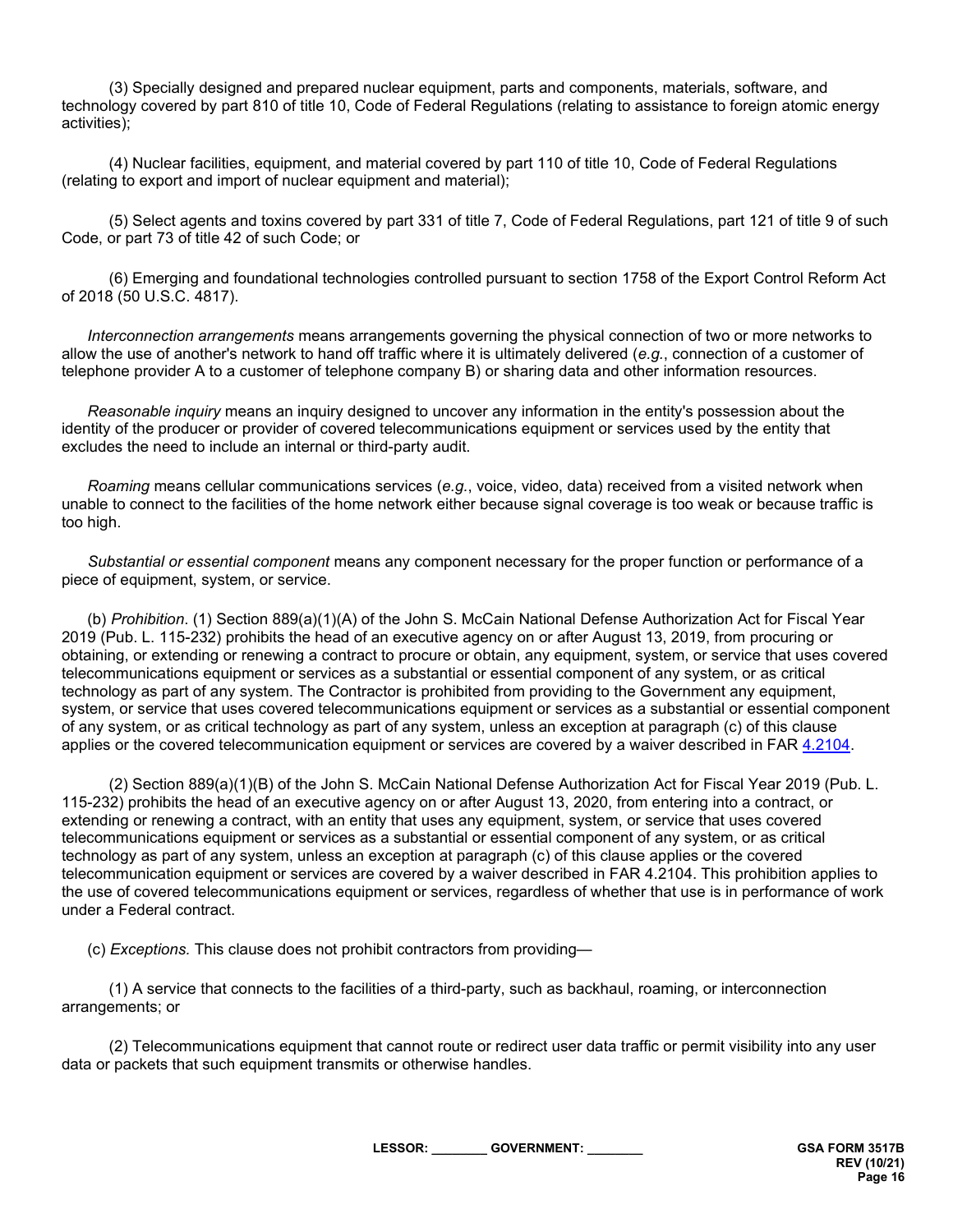(d) Reporting requirement. (1) In the event the Contractor identifies covered telecommunications equipment or services used as a substantial or essential component of any system, or as critical technology as part of any system, during contract performance, or the Contractor is notified of such by a subcontractor at any tier or by any other source, the Contractor shall report the information in paragraph (d)(2) of this clause to the Contracting Officer, unless elsewhere in this contract are established procedures for reporting the information; in the case of the Department of Defense, the Contractor shall report to the website at https://dibnet.dod.mil. For indefinite delivery contracts, the Contractor shall report to the Contracting Officer for the indefinite delivery contract and the Contracting Officer(s) for any affected order or, in the case of the Department of Defense, identify both the indefinite delivery contract and any affected orders in the report provided at https://dibnet.dod.mil.

(2) The Contractor shall report the following information pursuant to paragraph  $(d)(1)$  of this clause

 (i) Within one business day from the date of such identification or notification: the contract number; the order number(s), if applicable; supplier name; supplier unique entity identifier (if known); supplier Commercial and Government Entity (CAGE) code (if known); brand; model number (original equipment manufacturer number, manufacturer part number, or wholesaler number); item description; and any readily available information about mitigation actions undertaken or recommended.

 (ii) Within 10 business days of submitting the information in paragraph (d)(2)(i) of this clause: any further available information about mitigation actions undertaken or recommended. In addition, the Contractor shall describe the efforts it undertook to prevent use or submission of covered telecommunications equipment or services, and any additional efforts that will be incorporated to prevent future use or submission of covered telecommunications equipment or services.

 (e) *Subcontracts.* The Contractor shall insert the substance of this clause, including this paragraph (e) and excluding paragraph (b)(2), in all subcontracts and other contractual instruments, including subcontracts for the acquisition of commercial items.

## **47. 52.223-99 ENSURING ADEQUATE COVID-19 SAFETY PROTOCOLS FOR FEDERAL CONTRACTORS (OCT 2021) (DEVIATION)**

(a) *Definition*. As used in this clause -

*United States or its outlying areas* means—

- (1) The fifty States;
- (2) The District of Columbia;
- (3) The commonwealths of Puerto Rico and the Northern Mariana Islands;
- (4) The territories of American Samoa, Guam, and the United States Virgin Islands; and

(5) The minor outlying islands of Baker Island, Howland Island, Jarvis Island, Johnston Atoll, Kingman Reef, Midway Islands, Navassa Island, Palmyra Atoll, and Wake Atoll.

(b) *Authority.* This clause implements Executive Order 14042, Ensuring Adequate COVID Safety Protocols for Federal Contractors, dated September 9, 2021 (published in the Federal Register on September 14, 2021, 86 FR 50985).

(c) *Compliance.* The Contractor shall comply with all guidance, including guidance conveyed through Frequently Asked Questions, as amended during the performance of this contract, for contractor or subcontractor workplace locations published by the Safer Federal Workforce Task Force (Task Force Guidance) at https://www.saferfederalworkforce.gov/contractors/.